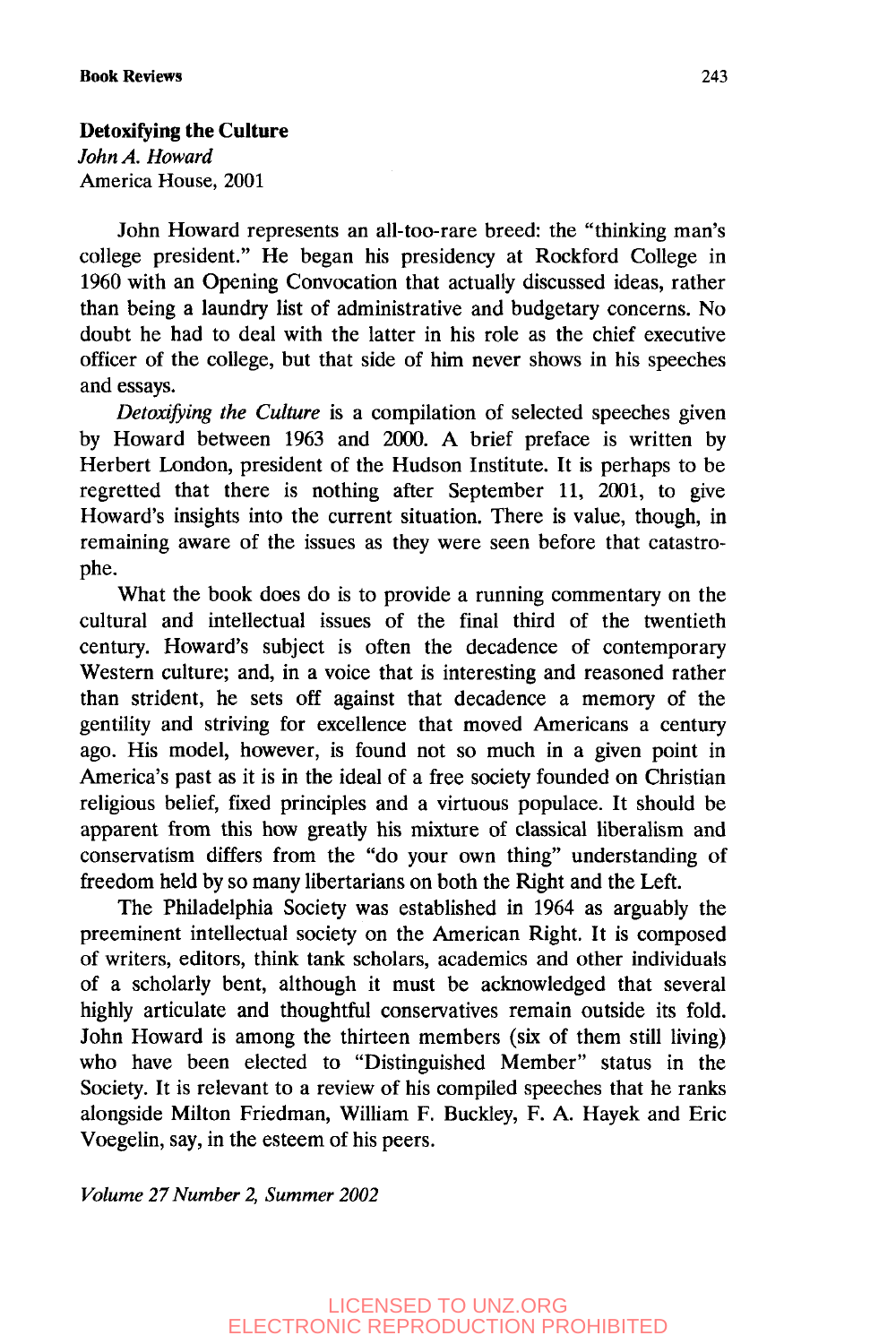**244 Book Reviews**

He began earning that esteem early in life when he participated in D-Day at Normandy as a member of a tank battalion in the First Infantry Division, where he was awarded two silver stars to go with his two purple hearts.

The twenty-four essays (which is what his speeches are) cover a great many subjects. One that this reviewer found particularly interesting was Howard's elaboration of his own belief-system, especially as it pertains to the prerequisites for a free society. He cites Montesquieu to the effect that a free society requires a virtuous populace. Oddly, this insight is out of place today, when the prevailing assumption is that the society can get along perfectly well, thank you, if the policy wonks just do their jobs as they should, despite quite an evident lack of virtue from top to bottom. That assumption underlay William Clinton's acquittal on the impeachment charges.

Why is virtue a precondition to freedom? Howard says that "in a free society, the characteristic means of achieving cooperation is the voluntary observance, not of laws, but of informal codes of conduct." It is only when those informal codes break down that people call more and more upon government, hoping to find a solution to the untoward reality that people don't act and work together as they should. Today, when "dishonesty, corruption, vandalism, violence, crime, deceit and maliciousness have eaten into all aspects of American reality," the primary cause is to be found in the fact that "an ethos [has been accepted] that rejects private virtue as a public good."

It is arguable that, as a theory of a free society, this insight expresses the classical liberal vision at its best, trumping the unfortunate intellectual tradition of looking almost exclusively to economic and political issues. Howard reminds us that a philosophy of individual freedom needs to be a complete philosophy that takes into account all aspects of the human experience. Culture, aesthetics and morals are every bit as important as a cut in the capital gains tax rate.

Howard's book isn't the systematic, almost textbook-like, treatment of the West's cultural decadence that Patrick Buchanan's *The Death of the West* is, but it will take its place as a significant contribution to the literature on that subject.

*Dwight D. Murphey*

*The Journal of Social, Political and Economic Studies*